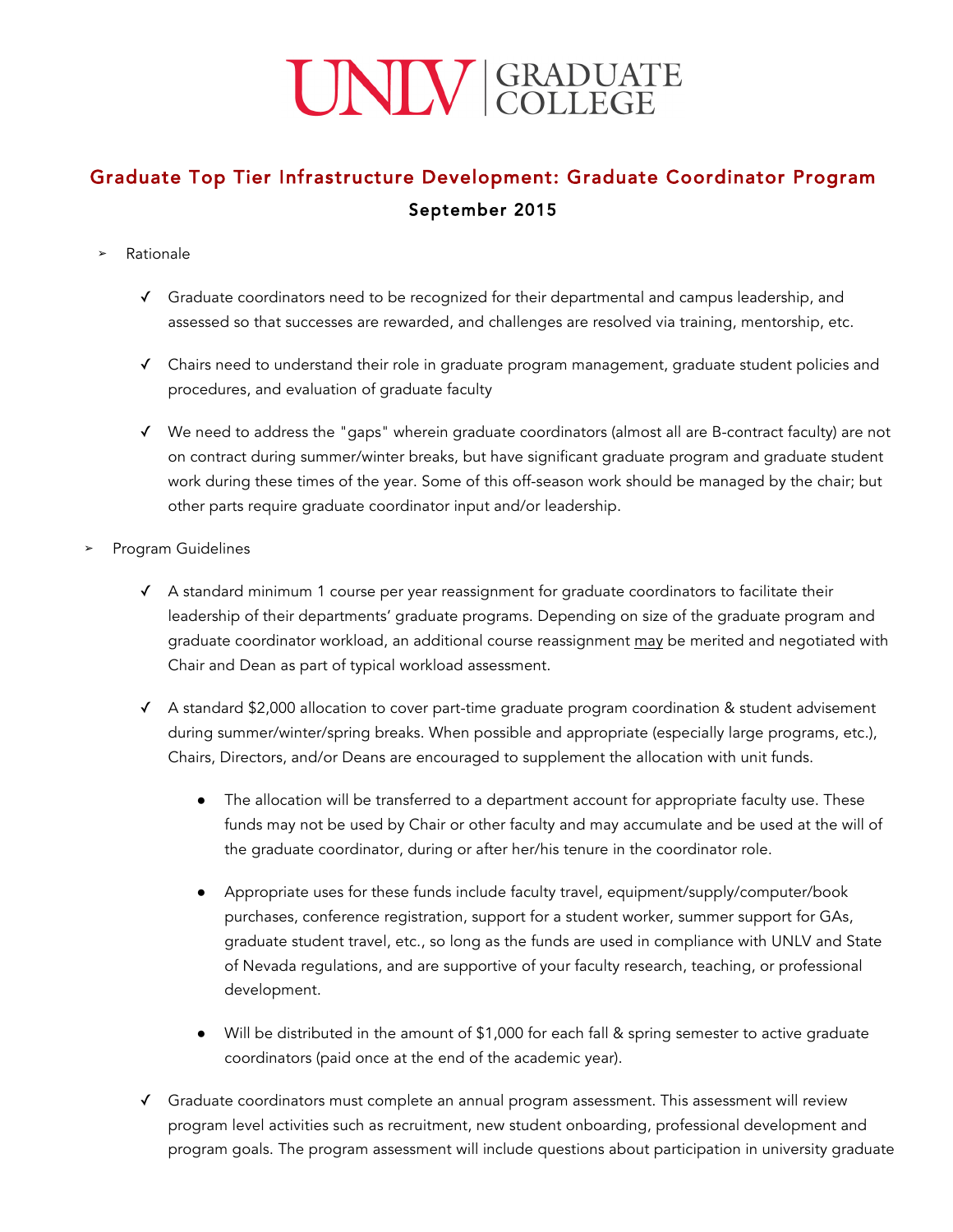activities such as the graduate council, committees and events. The completed program assessment will be shared with the Department Chair, Academic Dean and Graduate College Dean.

✓ A standard minimal job description for Graduate Coordinators (as approved in new GC Bylaws of 2013), and other Graduate Coordinator policies follow. Graduate Coordinators are expected to uphold the basic responsibilities associated with the position as described below:

### Graduate College Bylaws, Article 4: Graduate Program Administration – Graduate **Coordinators**

The Graduate Coordinator serves a vital role in graduate education at the University of Nevada, Las Vegas. Graduate Coordinators are members of the Graduate Faculty who are the primary point of contact in academic units for graduate students, and liaison between the academic unit and Graduate College.

#### 4.1 Appointment and Term

Graduate Coordinators may be elected or appointed in one of two ways, as delineated below. Once seated, Graduate Coordinators are subject to terms within his/her College or unit Bylaws, or if such guidelines do not exist, to the terms and conditions described herein.

#### 4.1.1 Selection of Graduate Coordinators

- i. Department or College Bylaws: In cases where an academic unit, or the College in which a unit resides, have faculty Bylaws delineating how Graduate Coordinators are selected, and their term of office, these rules and processes shall apply and take precedence.
- ii. Graduate College Bylaws: If an academic unit's, or College's, Bylaws do not specify either how Graduate Coordinators are selected or their term of office, or provide related guidelines, then the Graduate College guidelines as specified herein shall take effect.
	- a. Candidates for Graduate Coordinator shall hold Full Graduate Faculty Status.
	- b. Graduate Coordinators shall be tenured faculty within the unit, unless staffing circumstances within a unit or the particular characteristics of the unit dictate otherwise. In case of the latter, the Chair/Director, Academic Dean, and Graduate Dean must approve of the appointment.
	- c. Candidates for Graduate Coordinator shall be self-nominated or nominated by a faculty college, Chair/Director, or Academic Dean.
	- d. Graduate Coordinators shall be elected by a majority of the academic unit's graduate faculty in a blind vote.

#### 4.1.2 Terms and Conditions

If Academic College or unit Bylaws do not specify otherwise, the following guidelines shall prevail:

- i. Graduate Coordinators shall serve three (3) year terms of service.
- ii. Graduate Coordinators shall uphold the highest standards in execution of their service.
- iii. Graduate Coordinators shall faithfully and effectively serve their graduate faculty colleagues, department, program and graduate students, and fulfill the expectations outlined herein.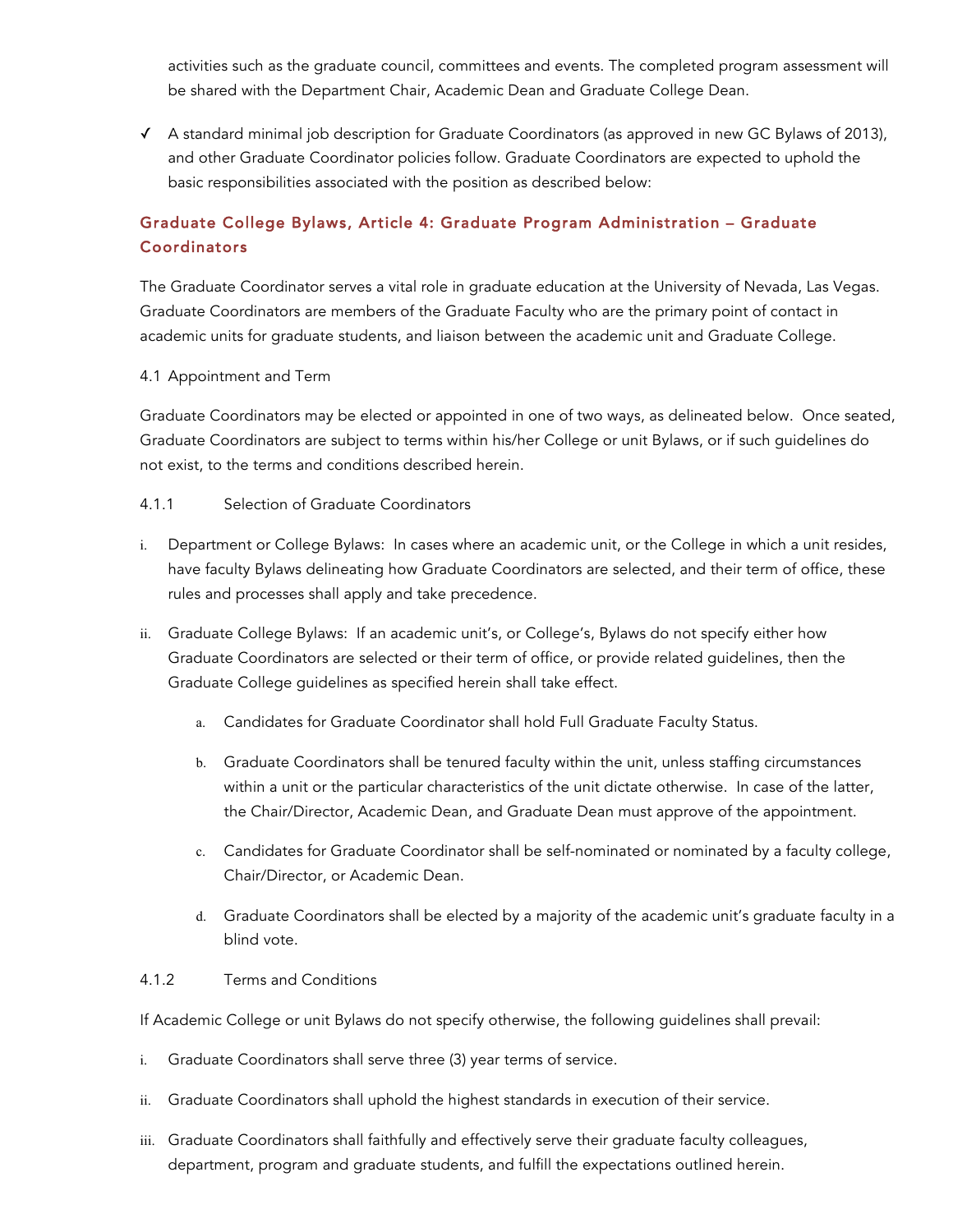- iv. Graduate Coordinators shall be recognized for their contributions and leadership, and receive appropriate compensation for their time and service by way of workload adjustments, salary supplement if available, and student, administrative or professional support staff assistance where appropriate and viable.
- v. Graduate Coordinators shall be reviewed on their performance in this role during their annual evaluation, and recognized for the merits of their service.
- vi. Graduate Coordinators who receive an unsatisfactory evaluation, who fail to effectively fulfill the requirements of the position, or commit an unethical act in violation of campus and community standards of research ethics, professional ethics, and NSHE Code, or who for some other reason are deemed unfit to continue serving to the end of their term may be removed in one of the following ways:
	- a. By a majority vote of the academic unit's graduate faculty.
	- b. By written notice from the Chair/Director, signed by the Academic Dean, but only in the case of an unsatisfactory review, when there has been a documented ethical breach, or a similar extreme situation that is documented and that would prohibit the Graduate Coordinator from faithfully fulfilling his/her responsibilities.
	- c. By written notice from the Graduate Dean and Academic Dean, but only in the rare case when there has been a documented ethical breach, or a similar extreme situation that is documented and that would prohibit the Graduate Coordinator from faithfully fulfilling his/her responsibilities.
	- d. If a Graduate Coordinator's term of service is shortened by means of 4.1.2.vi.b or 4.1.2.vi.c, s/he has the right to appeal through proper administrative channels to her/his Chair/Director, Academic Dean, and then to the Graduate Dean who will review the appeal and attached documents and consult with the Graduate College Executive Committee, before rendering a final decision.

#### 4.2 Role

Graduate coordinators are the official liaison between the department and the Graduate College on all matters related to the oversight and management of departmental graduate programs, prospective and current students, and policies governing graduate education.

#### 4.3 Participation on the Graduate Council

Through their appointment to the Graduate Council, graduate coordinators also serve as members of at least one, and not more than two, Graduate College Committees each year, and assist with the formation and implementation of key Graduate College policies and programs. As needed, Graduate Coordinators may be invited to provide advice and counsel to the Graduate College Dean on a variety of issues.

#### 4.4 Responsibilities

4.4.1 Broad Ranging Responsibilities to Graduate Students, Faculty, and Programs

Though the exact responsibilities of Graduate Coordinators vary between departments and graduate programs, Coordinators are responsible for the management and oversight of both the day-to-day operations of graduate programs, and of graduate students, in their academic unit. This typically includes: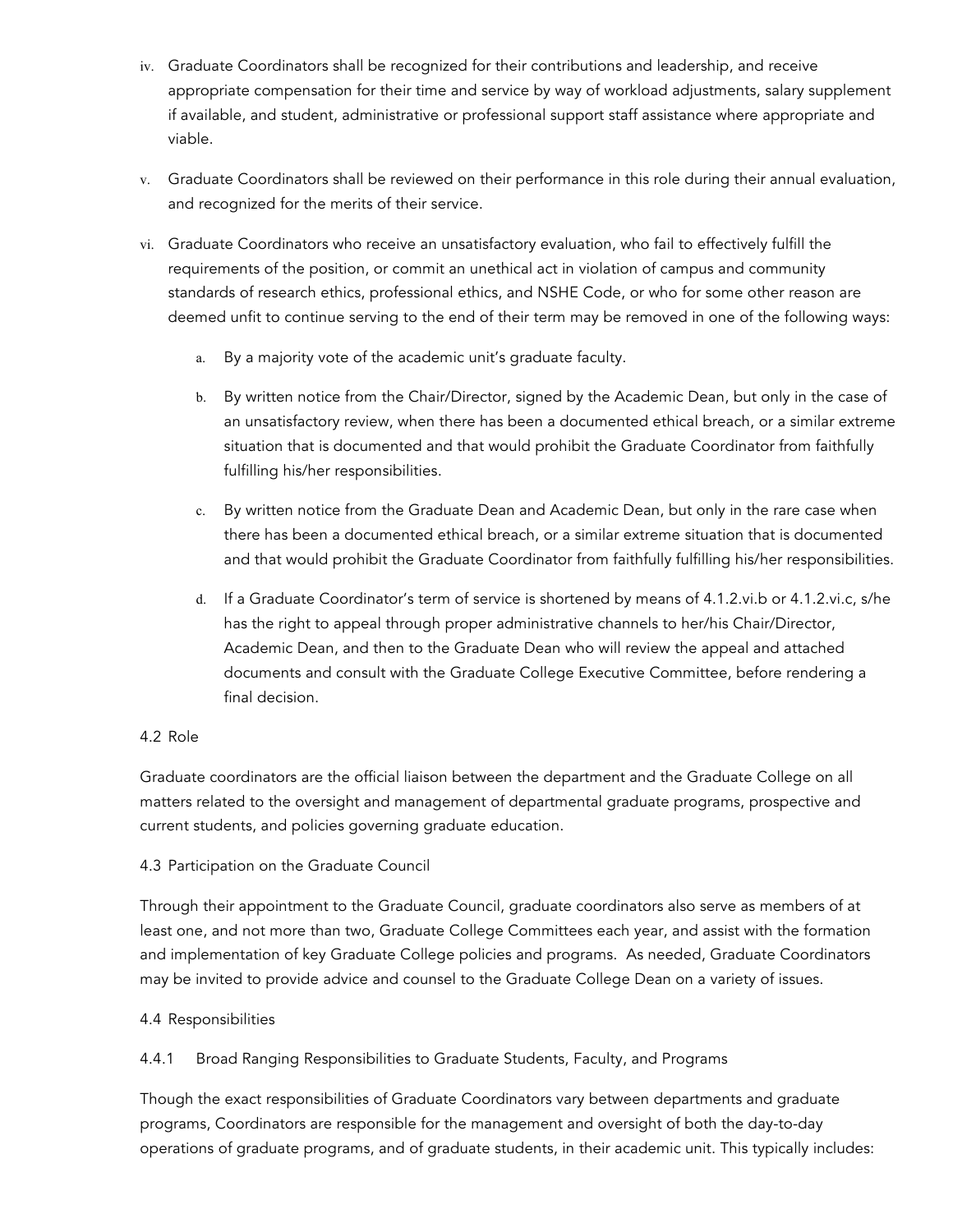- i. Coordinating graduate student recruitment into department programs.
- ii. Oversight, coordination, or direct handling of graduate admissions, including coordination and oversight of the evaluation of admissions applications according to Graduate College and specific program guidelines & requirements.
- iii. Manage communications between the department and graduate students, both new and continuing.
- iv. Graduate student mentorship and appropriate, timely matriculation.
- v. Appropriate handling and documentation of program milestones.
- vi. Coordinate, review, and sign annual departmental evaluations of graduate students.
- vii. Timely and accurate submission of required forms with integrity of review and signatures.
- viii. Ensure departmental FERPA protections and appropriate handling of student documents, records, and information.
- ix. Work with the Academic Dean, department chair and Graduate College on the appointment, assignment and supervision of graduate assistants.
- x. Oversight of student graduation requirements graduation requirements and proper procedures related to culminating experiences.
- xi. Recommend student probation and separation, when appropriate, through appropriate unit and College channels, and then on to the Graduate College.
- xii. Educate students and colleagues about Graduate College policies, and enforce the same.
- xiii. Ensure the accuracy of the graduate portion of the department website, the department's segment of the Graduate Catalog, the unit's handbook, and related informational materials and communications.
- xiv. Timely review and appropriate handling of graduate appeals.
- xv. Work with department chair and Academic Dean to establish, review, and revoke as necessary, graduate faculty status.
- xvi. Collaborate with the department Chair/Director and Academic Dean, as appropriate, to facilitate graduate student policies, assignment of lab and/or office space, and mediation of graduate faculty and graduate student issues as necessary.
- xvii. Mandatory participation in the Graduate Council, and at least one Graduate College Committee each year.
- xviii. Serve as a conduit of information between the Graduate College and the Graduate Council to the academic unit faculty, staff, and graduate students.
- xix. Collaborate with the Chair/Director and faculty colleagues to ensure rigor, quality, and maintenance of high standards of scholarship and graduate instruction within the unit's graduate programs, and the appropriate development of, and modification to, curriculum and programs.